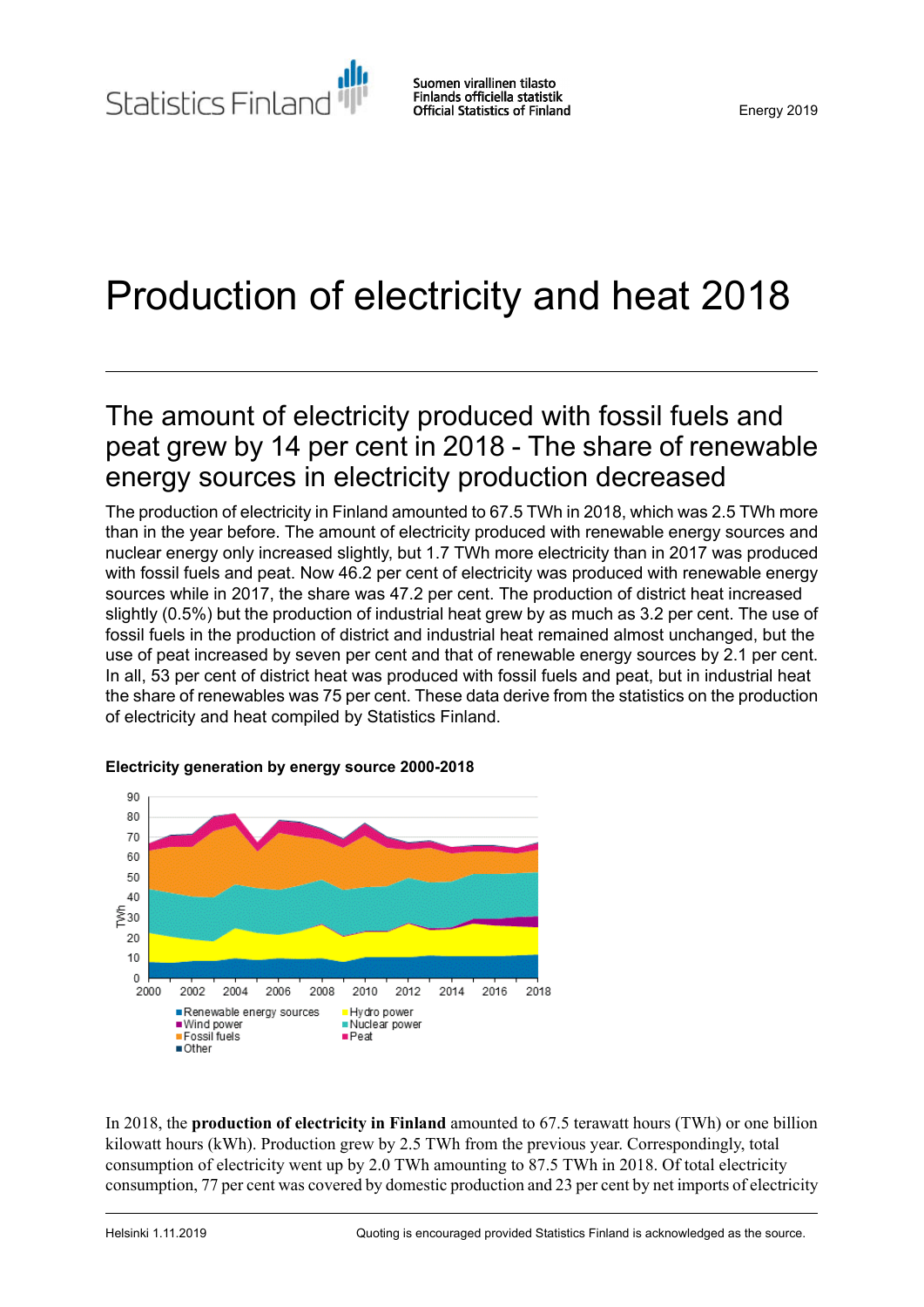from the Nordic countries, Russia and Estonia. Net imports of electricity contracted by 2.4 per cent from the year before. Thirty-two per cent of domestic electricity production was based on combined heat and power production.

The volume of electricity produced with renewable energy sources amounted to 31.2 TWh. Renewable energy sources accounted for 46 per cent of electricity production. Of the electricity produced with renewable energy sources 42 per cent was produced with hydro power, 19 per cent with wind power and almost all of the remainder with wood-based fuels. Thirty-two per cent of electricity was produced with nuclear power, 16 per cent with fossil fuels and five per cent with peat.

The electricity produced by hydro power amounted to 13.1 TWh, which is clearly less than in the year before. The share of hydro power in electricity production varies yearly according to the water situation. The amount of electricity produced with renewable energy sources grew slightly in 2018 despite the fact that the amount of electricity produced with hydro power decreased by ten per cent. The growth in the total amount of electricity produced with renewable energy sources was largely caused by wind power production, which grew by 22 per cent. The amount of electricity produced with wood-based fuels also increased clearly (7%).

The amount of electricity produced with fossil fuelsincreased by 11 per cent and that of electricity produced with peat by as much as 25 per cent from 2017. The amount of electricity produced with hard coal declined somewhat but, correspondingly, clearly more electricity than in 2017 was produced with other fossil fuels, especially with natural gas in 2018.

The upturn in manufacturing was visible as an increase in electricity (and industrial heat) production. This, together with lower availability of hydro-power, was visible as an increase in the use of fossil fuels and peat, as well as an increase in separate production of electricity that is clearly less efficient than combined production. A majority of the growth in electricity produced with fuels was caused by the increase in separate production of electricity with fossil fuels and peat (1.1 TWh). The remainder of the increase in electricity produced with fuels was divided quite evenly between combined production with fossil fuels and peat (0.7 TWh) as well as separate (0.5 TWh) and combined (0.4 TWh) production with renewable fuels. Among renewable fuels only the amount of electricity produced with black liquor (wood-based black liquor from the forest industry) increased clearly.

|                                    |         |               | Electricity, GWh District heat, GWh Industrial heat, GWh Fuels used, TJ <sup>1)</sup> |         |
|------------------------------------|---------|---------------|---------------------------------------------------------------------------------------|---------|
| Separate production of electricity |         |               |                                                                                       |         |
| - Hydro power                      | 13 137  | $\ddotsc$     |                                                                                       |         |
| - Wind power                       | 5839    | $\cdot$ .     |                                                                                       |         |
| - Solar power                      | 90      | $\cdot$ .     | $\sim$                                                                                |         |
| - Nuclear power                    | 21881   | $\cdot$ .     | $\sim$                                                                                |         |
| - Condensing power <sup>2)</sup>   | 4 7 4 8 | $\cdot$ .     |                                                                                       | 50 510  |
| - Total                            | 45 695  | $\sim$ $\sim$ |                                                                                       | 50 510  |
| Combined heat and power production | 21836   | 24 709        | 43 539                                                                                | 402 261 |
| Separate heat production           |         | 13 800        | 11 665                                                                                | 92 033  |
| <b>Total production</b>            | 67 532  | 38 509        | 55 204                                                                                | 544 804 |
| Net imports of electricity         | 19 936  | $\cdot$ .     | $\sim$                                                                                |         |
| Total                              | 87 467  | 38 509        | 55 204                                                                                | 544 804 |

### **Electricity and heat production and fuels used by production mode in 2018**

1) In calculating total primary energy used, hydro power, wind power, solar power and net imports of electricity are made commensurate with fuels according to directly obtained electricity (3.6 PJ/TWh). Total nuclear energy used is calculated at the efficiency ratio of 33 per cent from produced nuclear power (10.91 PJ/TWh).

2) Condensing power includes condensing power plants, shares of condensing electricity of combined heat and power production plants, and peak gas turbines and similar separate electricity production plants.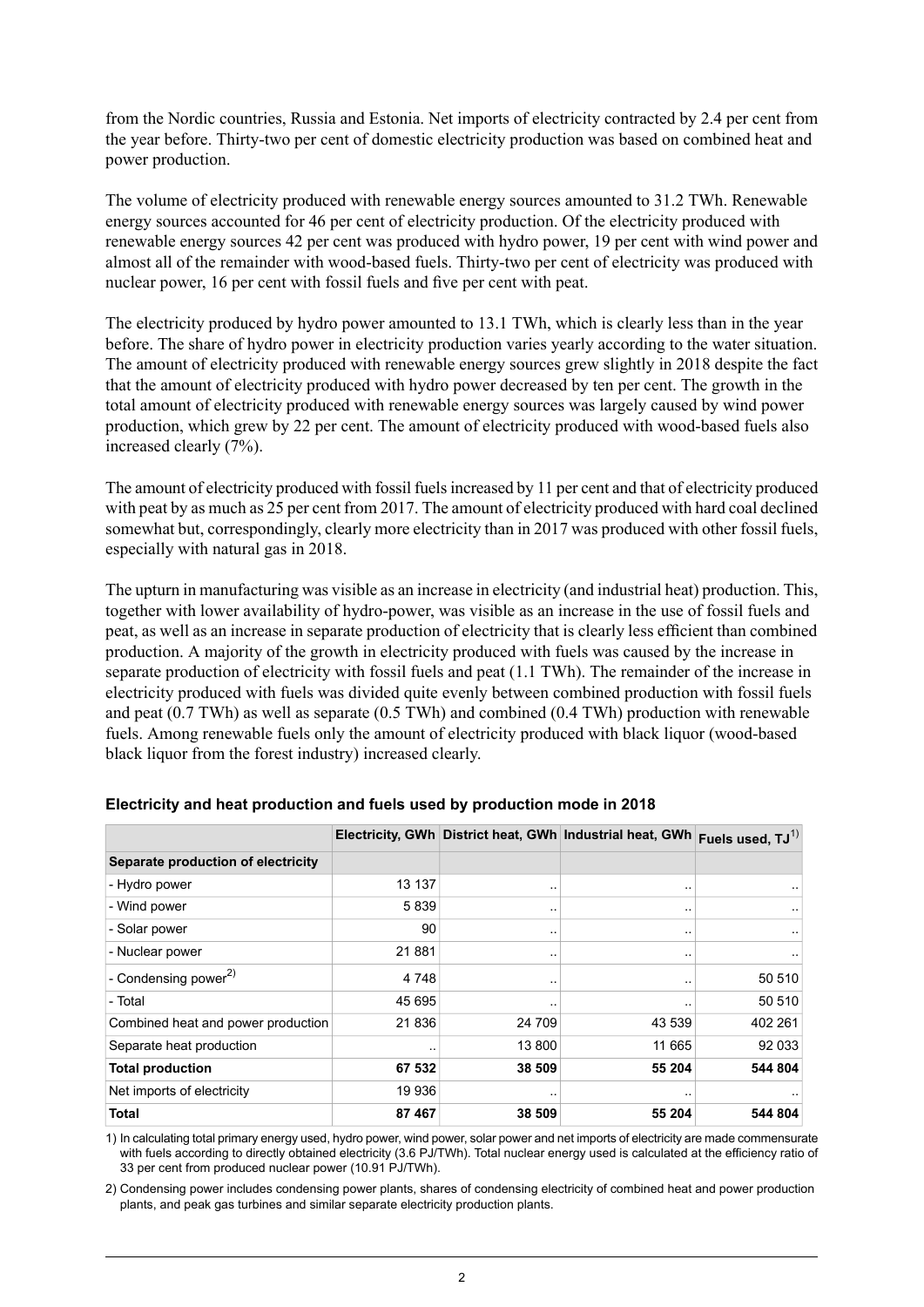The **production of district heat** totalled 38.5 TWh in 2018, being 0.5 per cent higher than in the previous year. The use of renewable and fossil fuels in the production of district heat remained unchanged, but the use of peat increased by seven per cent from the year before. Clearly under one-half of district heat was produced with fossil fuels. Most of district heat was produced with wood fuels (33%) and hard coal (20 %). Peat retained its position as the third most important energy source in district heat production; 15 per cent of district heat was produced with peat. The amount of district heat produced with flue gas scrubbers and other waste heat (includes heat pumps) has grown considerably in recent years. They produced nine per cent of district heat in 2018.

The **production of industrial heat** was 55.2 TWh in 2018. Production went up 3.2 per cent from the year before. One-half of heat produced for the needs of manufacturing comes from black liquor. In all, 75 per cent of the production of industrial heat was based on renewable fuels. One of the biggest users of industrial heat is the forest industry, which uses its own fuels in production, like black liquor and other wood fuels. In the chemical and metal industries, part of the use of heat is considered as direct fuel use, and is thus not visible in the production figures on heat.



#### **District heat and industrial heat production by fuels 2000-2018**

The statistics on the production of electricity and heat cover the entire production of electricity connected to the grid. The coverage of the statistics has been improved by adding district heat production plants. Therefore, the figures are not fully comparable with the statistics for previous years. Solar power and small CHP produced with biogas are also included in the statistics. From 2015 onwards, the statistics also cover small heat plants, that is, all production of district heat. The statistics do not cover all industrial heat and producers of so-called local heating.

Links:

Statistics Finland's inquiry on [production](http://www.stat.fi/keruu/ene/index_en.html) of electricity and heat

Finnish Energy Industries, electricity production statistics [https://energia.fi/en/news\\_and\\_publications/statistics](https://energia.fi/en/news_and_publications/statistics)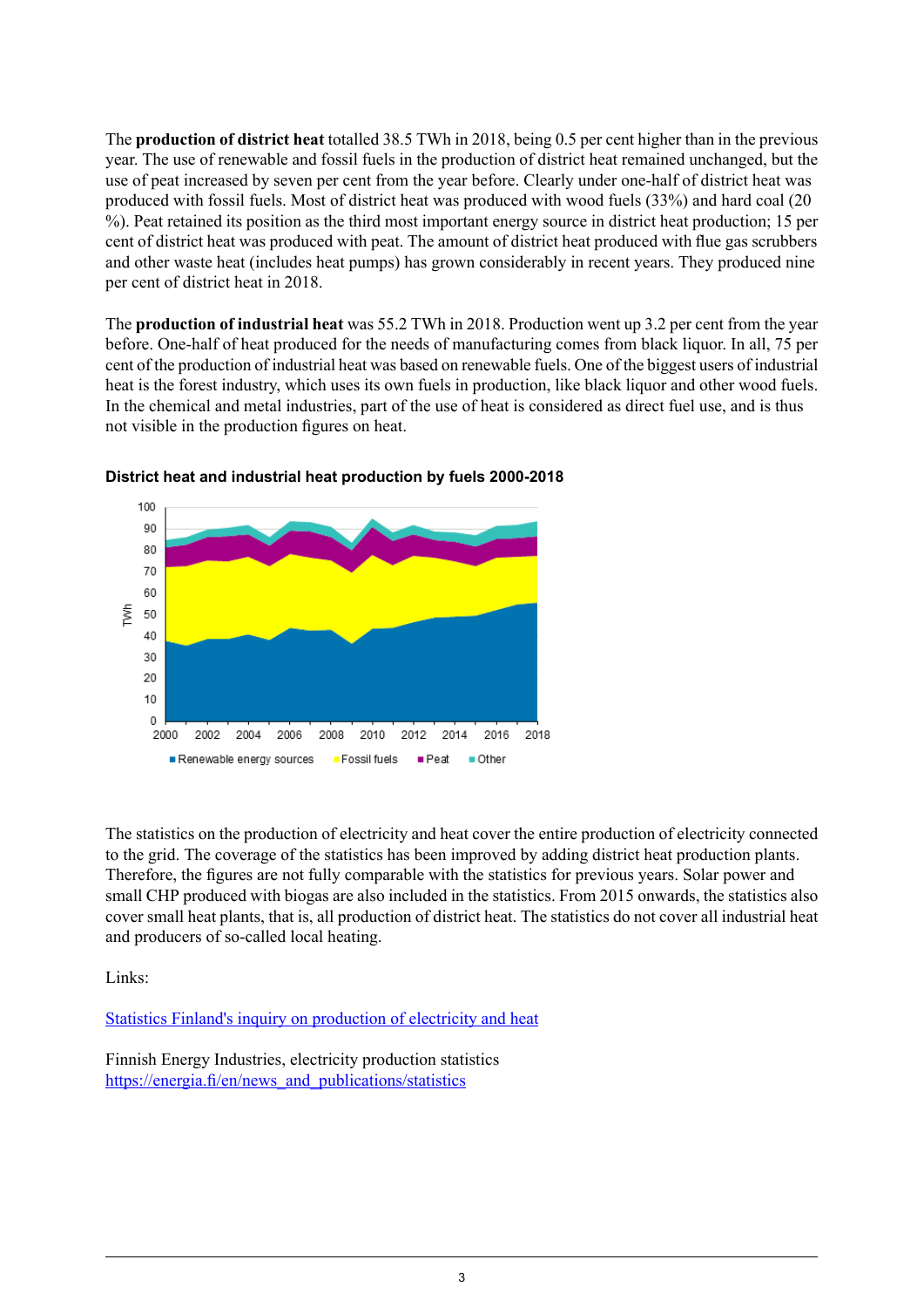## **Contents**

## **Tables**

| <b>Appendix tables</b> |  |
|------------------------|--|
|------------------------|--|

## Figures

## **Appendix figures**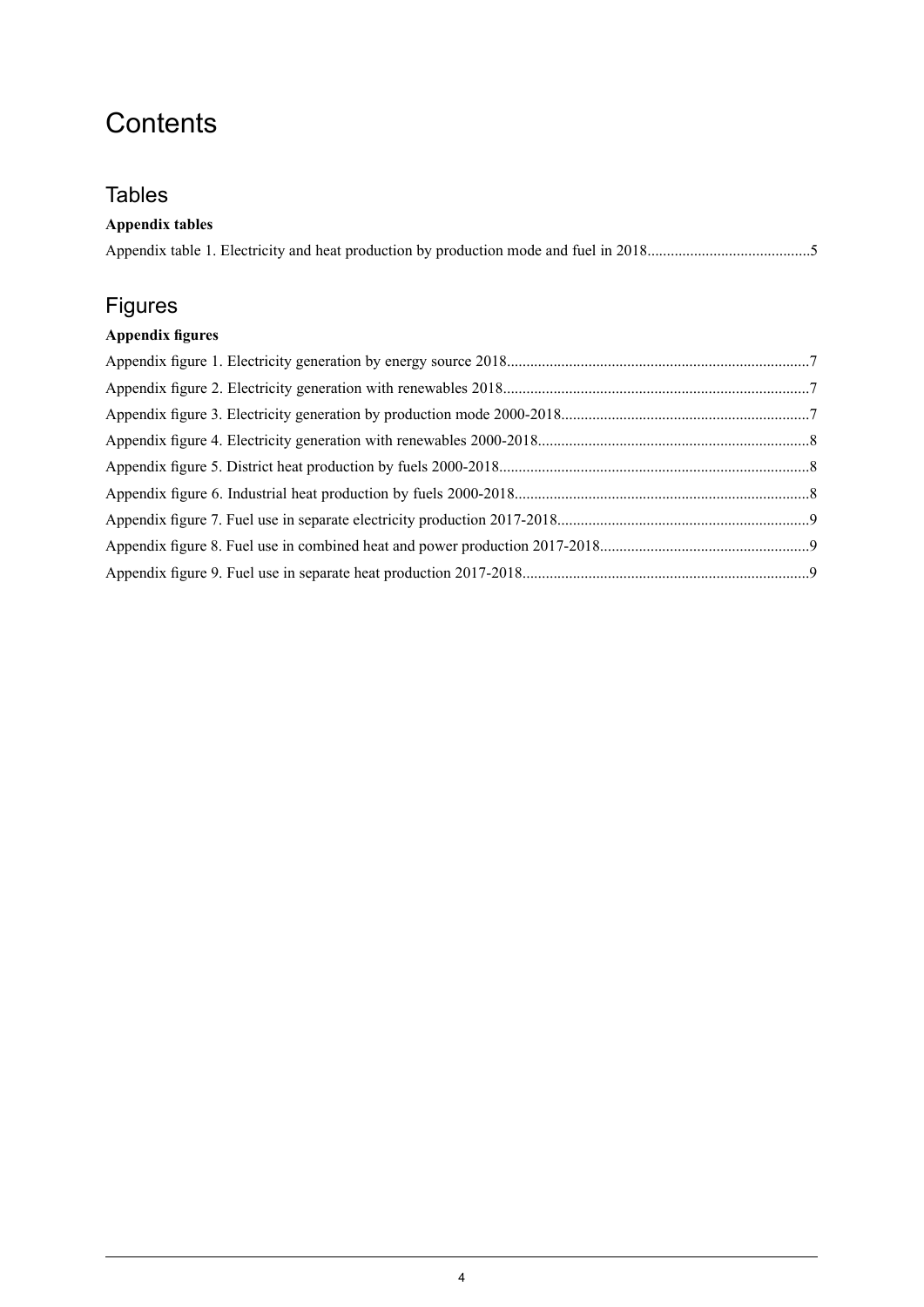## Appendix tables

|                                                |                                    | Electricity,<br><b>GWh</b> | District heat,<br>GWh | <b>Industrial</b><br>heat, GWh | Fuels used, GWh Fuels used, TJ |          |
|------------------------------------------------|------------------------------------|----------------------------|-----------------------|--------------------------------|--------------------------------|----------|
| Condensing<br>power<br>production <sup>1</sup> | Oil                                | 83                         |                       |                                | 298                            | 1073     |
|                                                | Hard coal                          | 1540                       |                       |                                | 4 1 6 4                        | 14 991   |
|                                                | Natural gas                        | 110                        |                       |                                | 288                            | 1036     |
|                                                | Other fossil <sup>2)3)</sup>       | 637                        |                       |                                | 1790                           | 6445     |
|                                                | Peat                               | 791                        |                       |                                | 2 3 1 0                        | 8 3 1 7  |
|                                                | <b>Black liquor</b>                | 666                        |                       |                                | 2 3 4 4                        | 8439     |
|                                                | Other wood fuels                   | 757                        |                       |                                | 2 2 4 3                        | 8075     |
|                                                | Other renewables <sup>2)4)</sup>   | 113                        |                       |                                | 356                            | 1 2 8 1  |
|                                                | Other energy sources <sup>5)</sup> | 50                         |                       |                                | 237                            | 854      |
|                                                | <b>Total</b>                       | 4748                       |                       |                                | 14 031                         | 50 510   |
| Combined                                       | Oil                                | 146                        | 129                   | 446                            | 894                            | 3 2 1 8  |
| heat and<br>power                              | Hard coal                          | 3 9 0 2                    | 7 1 1 6               | 570                            | 13 3 3 0                       | 47988    |
| $\mathsf{production}^6$                        | Natural gas                        | 3977                       | 3 2 6 8               | 2 2 3 2                        | 10850                          | 39 059   |
|                                                | Other fossil <sup>2)3)</sup>       | 481                        | 1 1 3 9               | 542                            | 2842                           | 10 231   |
|                                                | Peat                               | 2459                       | 4 4 4 3               | 2764                           | 11 803                         | 42 491   |
|                                                | <b>Black liquor</b>                | 5771                       | 209                   | 27 488                         | 43 321                         | 155 956  |
|                                                | Other wood fuels                   | 4 1 2 9                    | 6979                  | 7 738                          | 23 193                         | 83 4 95  |
|                                                | Other renewables <sup>2)4)</sup>   | 682                        | 1 3 1 9               | 670                            | 3469                           | 12 487   |
|                                                | Other energy sources <sup>5)</sup> | 290                        | 107                   | 1 0 9 0                        | 2038                           | 7 3 3 6  |
|                                                | <b>Total</b>                       | 21836                      | 24 709                | 43 539                         | 111 739                        | 402 261  |
| Separate                                       | Oil                                |                            | 701                   | 1 3 2 8                        | 2854                           | 10 273   |
| production<br>of heat $^{7)}$                  | Hard coal                          |                            | 593                   | 180                            | 878                            | 3 160    |
|                                                | Natural gas                        |                            | 1676                  | 1621                           | 3641                           | 13 107   |
|                                                | Other fossil <sup>2)3)</sup>       |                            | 204                   | 230                            | 503                            | 1812     |
|                                                | Peat                               |                            | 1 2 4 9               | 747                            | 2 3 4 8                        | 8454     |
|                                                | <b>Black liquor</b>                |                            | 12                    | 579                            | 733                            | 2638     |
|                                                | Other wood fuels                   |                            | 5 3 3 6               | 4 4 4 8                        | 11 510                         | 41 4 35  |
|                                                | Other renewables <sup>2)4)</sup>   |                            | 293                   | 403                            | 824                            | 2965     |
|                                                | Other energy sources <sup>5)</sup> |                            | 3736                  | 2 1 3 0                        | 2 2 7 5                        | 8 1 9 0  |
|                                                | of which flue gas<br>scrubber      |                            | 2 3 3 0               | 591                            |                                |          |
|                                                | <b>Total</b>                       |                            | 13 800                | 11 665                         | 25 5 65                        | 92 033   |
| <b>Total</b>                                   | Oil                                | 229                        | 830                   | 1774                           | 4 0 4 6                        | 14 5 64  |
|                                                | Hard coal                          | 5442                       | 7710                  | 750                            | 18 372                         | 66 138   |
|                                                | Natural gas                        | 4 0 8 7                    | 4 9 4 4               | 3853                           | 14778                          | 53 201   |
|                                                | Other fossil <sup>2)3)</sup>       | 1 1 1 8                    | 1 3 4 4               | 772                            | 5 1 3 5                        | 18 4 8 7 |
|                                                | Peat                               | 3 2 5 0                    | 5691                  | 3511                           | 16 4 62                        | 59 262   |
|                                                | <b>Black liquor</b>                | 6437                       | 221                   | 28 067                         | 46 398                         | 167 032  |
|                                                | Other wood fuels                   | 4887                       | 12 3 15               | 12 186                         | 36 946                         | 133 006  |
|                                                | Other renewables <sup>2)4)</sup>   | 795                        | 1612                  | 1072                           | 4648                           | 16733    |
|                                                | Other energy sources <sup>5)</sup> | 340                        | 3843                  | 3 2 2 0                        | 4 5 5 0                        | 16 380   |

### <span id="page-4-0"></span>**Appendix table 1. Electricity and heat production by production mode and fuel in 2018**

**Total 26 585 38 509 55 204 151 334 544 804**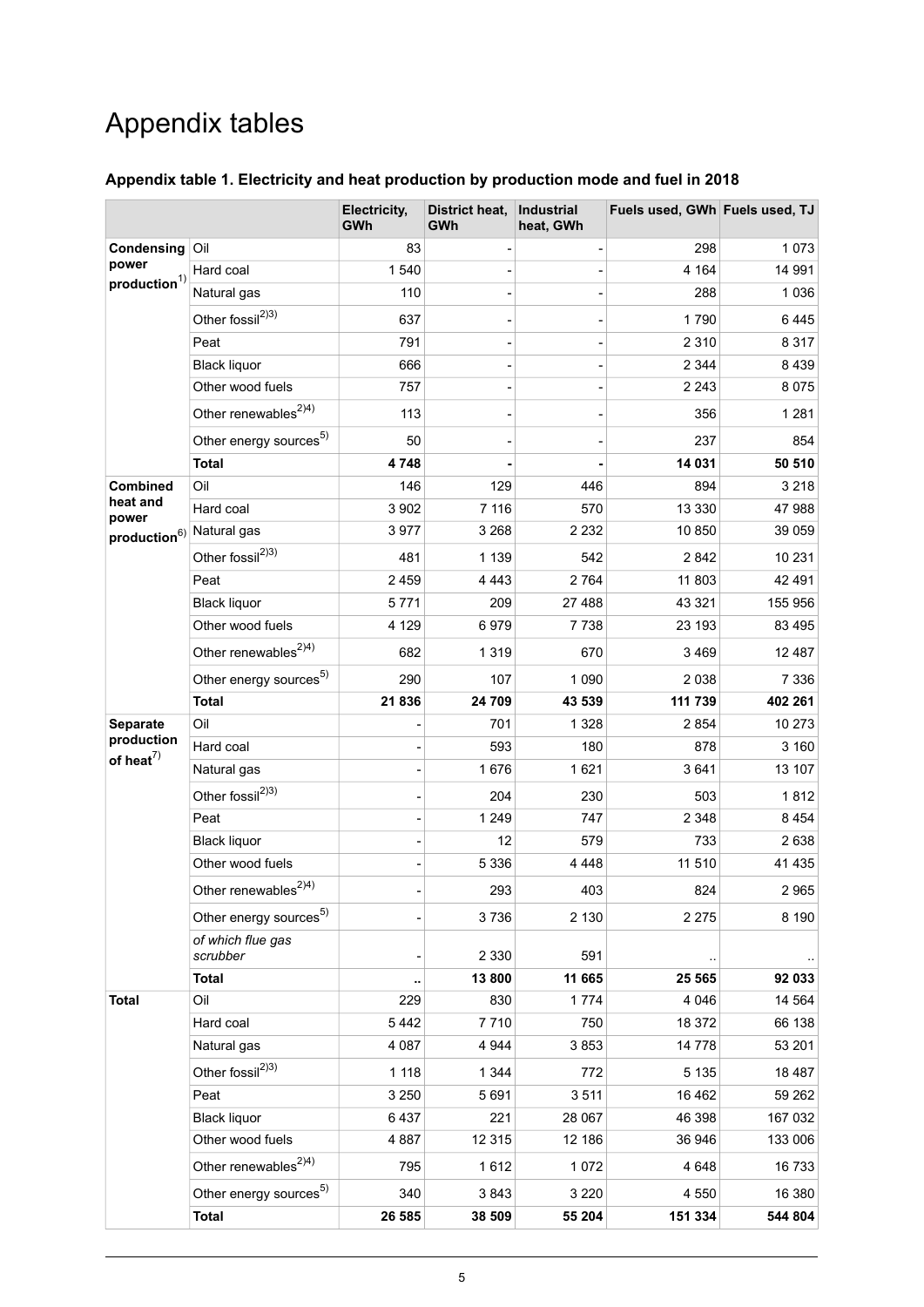- 1) Condensate parts produced in connection with combined heat and power production were calculated with condensing power.
- Mixed fuels (such as recycled fuel) are divided into renewable and fossil fuels in ratio to the fossil and biodegradable coal contained 2) in them.
- Other fossil fuels include blast furnace gas and coke oven gas and coke, and plastics fuels and other waste fuels and the fossil 3) part of mixed fuels.
- 4) Other renewable fuels comprise the bio part of mixed fuels and biogas.
- 5) Other energy sources include hydrogen, electricity, and reaction and secondary heat of industry.
- 6) Combined heat and power production includes pure combined production.
- 7) Reduction heat produced in connection with condensate production and combined heat and power production were calculated in separate production of heat.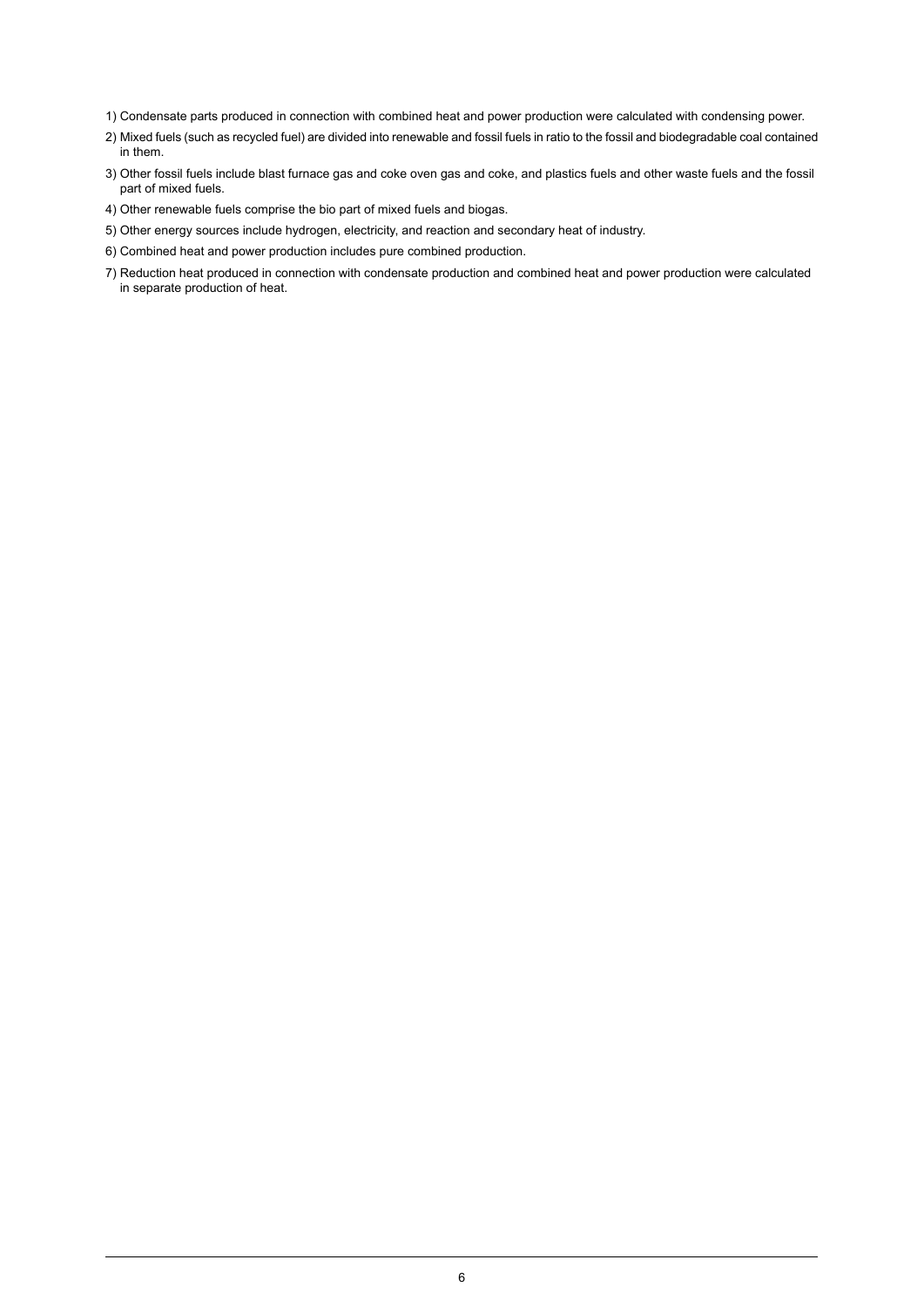## Appendix figures



### <span id="page-6-0"></span>**Appendix figure 1. Electricity generation by energy source 2018**

<span id="page-6-1"></span>



<span id="page-6-2"></span>Hydro power . Black liquor . Other wood fuels . Wind power . Other renewables



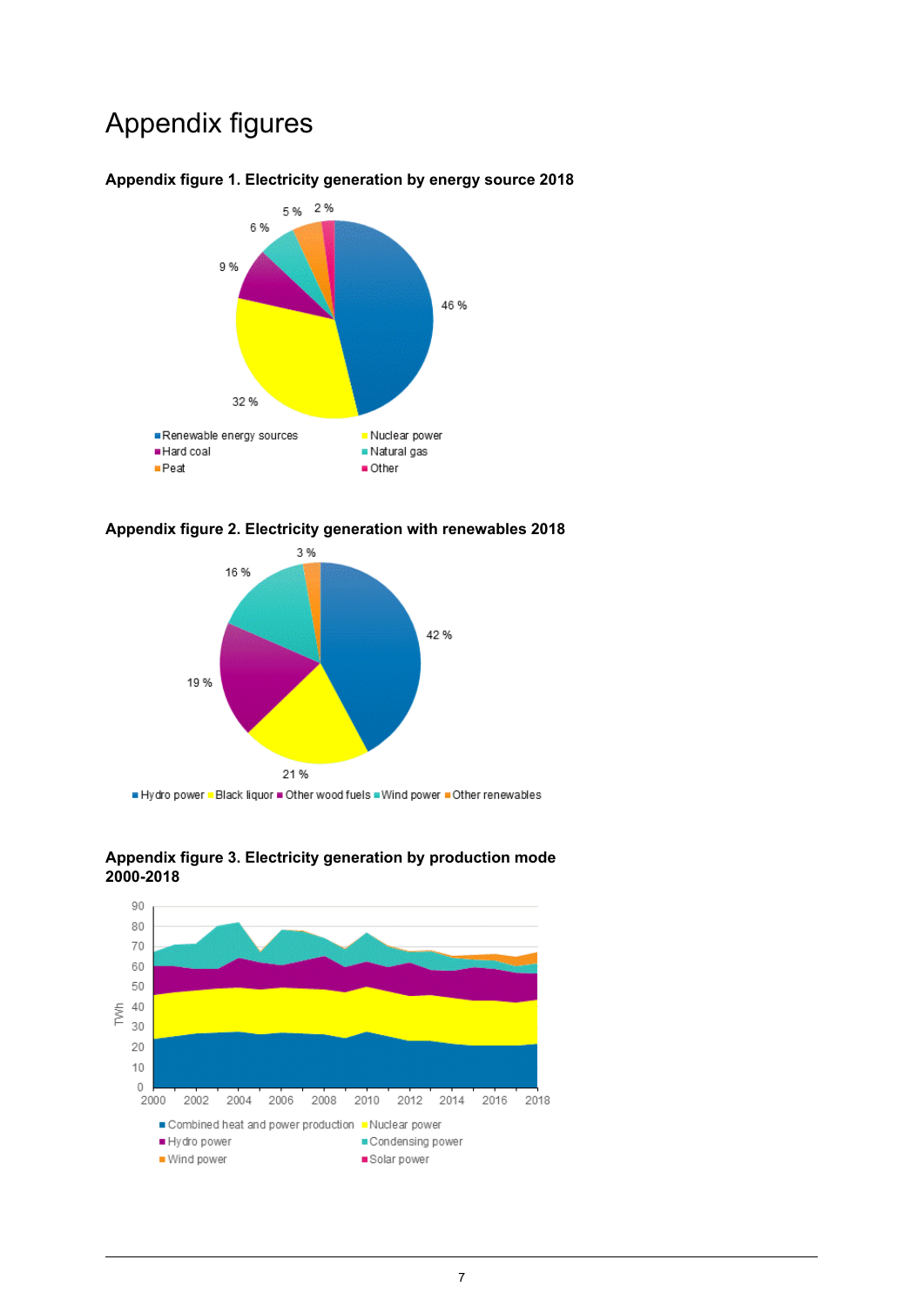

### <span id="page-7-0"></span>**Appendix figure 4. Electricity generation with renewables 2000-2018**

<span id="page-7-1"></span>





<span id="page-7-2"></span>**Appendix figure 6. Industrial heat production by fuels 2000-2018**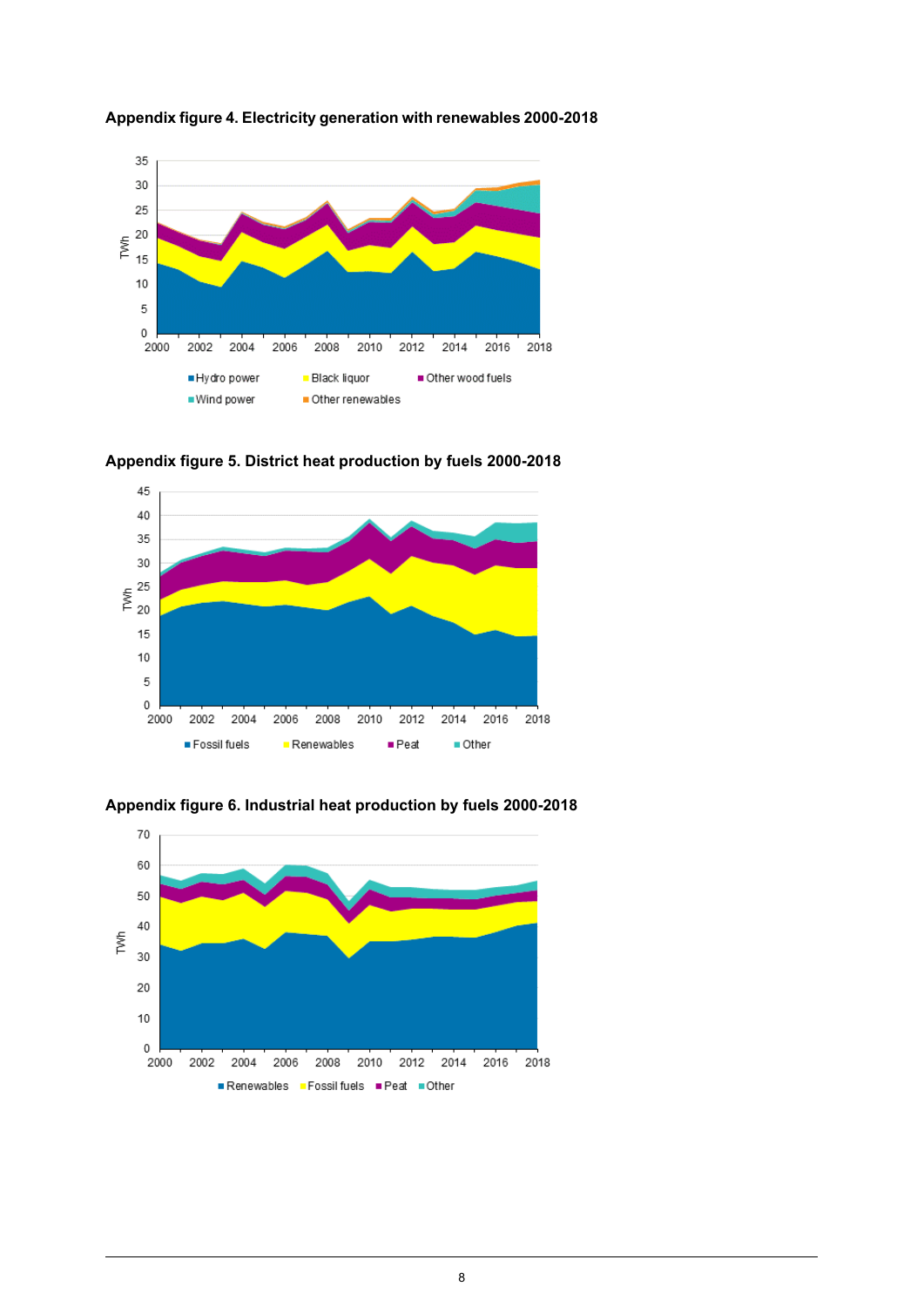### <span id="page-8-0"></span>**Appendix figure 7. Fuel use in separate electricity production 2017-2018**



<span id="page-8-1"></span>**Appendix figure 8. Fuel use in combined heat and power production 2017-2018**





<span id="page-8-2"></span>**Appendix figure 9. Fuel use in separate heat production 2017-2018**